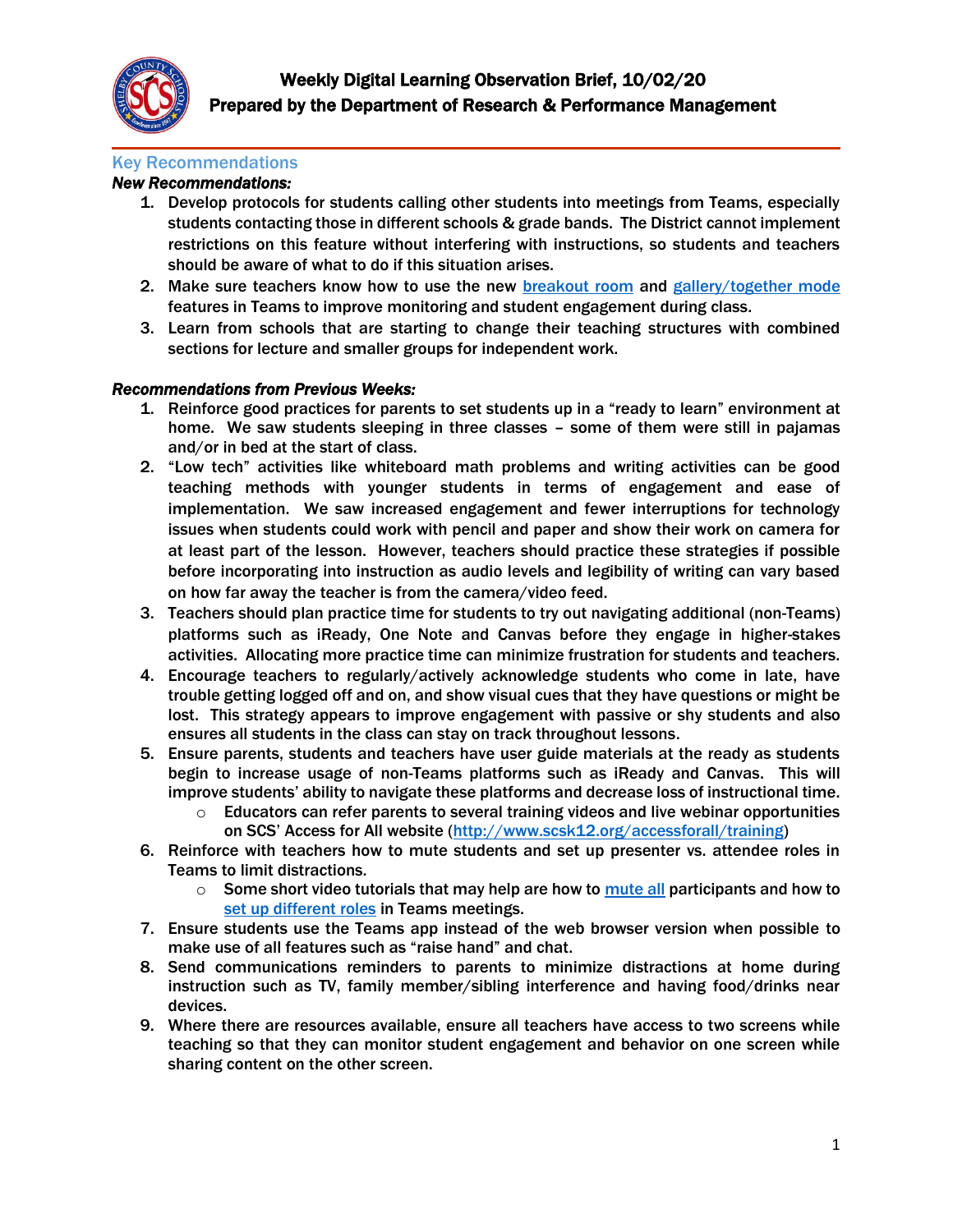

# Observation Overview

We observed three elementary, three middle and two high school classrooms during the period of September 28-30, bringing the total number of observed classrooms for the year to 38. Despite heavy recruitment of middle and high schools, we had several teachers cancel at the last minute this week, so the overall findings for all observations still reflect mostly elementary classrooms. Seven ILD zones are represented. 37% of all observed classrooms primarily taught ELA/reading, 34% taught math, 18% taught science, and 11% taught other subjects.

### Best Practices Observed

- We observed two classrooms at a middle school that used a combination of large-group and small-group sessions for instruction. In the large group, one teacher lectured on the key concepts and skills for the day with several sections of students simultaneously ranging from 30 to over 100 students. Other teachers were on hand during the session to host breakout/pull-out sessions and to call on students raising their hands. Teachers then arranged smaller sessions closer to traditional class sizes where students could practice the skills they learned and get more hands-on support when completing independent work.
- Some teachers also used MasteryConnect items for bell work at the beginning of class. This can be a good standards-aligned resource to get students quickly engaged in the day's objectives, and some of the teachers we observed also shared the trends on how students answered the item to explain the correct answer and identify misconceptions for the incorrect answers.
- In terms of increasing equitable student engagement, one teacher used a "randomizer" to call on students for discussion. Another teacher set up breakout rooms and navigated between the groups to check for understanding and ensure students were on task.

### Use of Time

- 13 of 38 teachers spent 25% or less of class time engaged in lecture/presenting to the class while in 24 of the classes, students actively participated in the discussion at more than 50% of the total class time.
- The least-used teaching strategies observed so far continues to be the use of student presentations and breakout/small group work. The use of breakouts increased slightly. Teacher lecture/presentation, student discussion, and software/app activities continue to constitute the bulk of strategies used.

### 9. About What % of Time Were Students on Task?



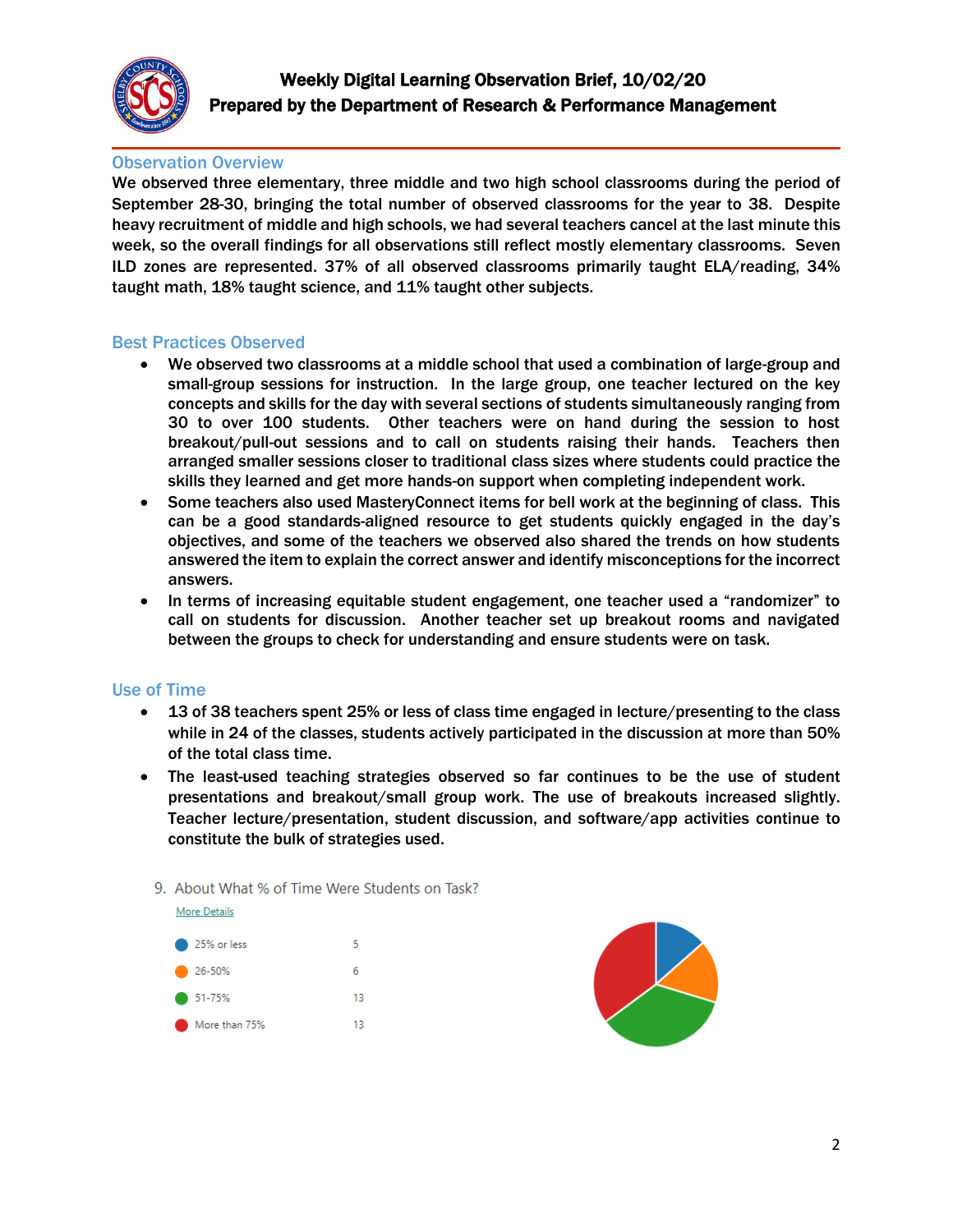

10. What Strateg(ies) Did the Teacher Use During the Lesson?

**More Details** 



# Technology Issues

- On average for the year so far, an estimated 5.7 minutes of classroom instruction was lost due to technical problems. For some classes during this reporting period, that number was as high as 10 minutes of instructional time lost. That number is down significantly from previous reporting periods when the time lost could reach as high as 25 minutes.
- The most common technical problems for teachers tend to be an issue with a feature in another platform/app, like Whiteboard, not operating as needed. For students, problems included navigating platforms for class assignments/resources, a feature in an app/program not operating as needed, or issues with their internet connection.
- 15. How Often Did Students Have Technology Issues?



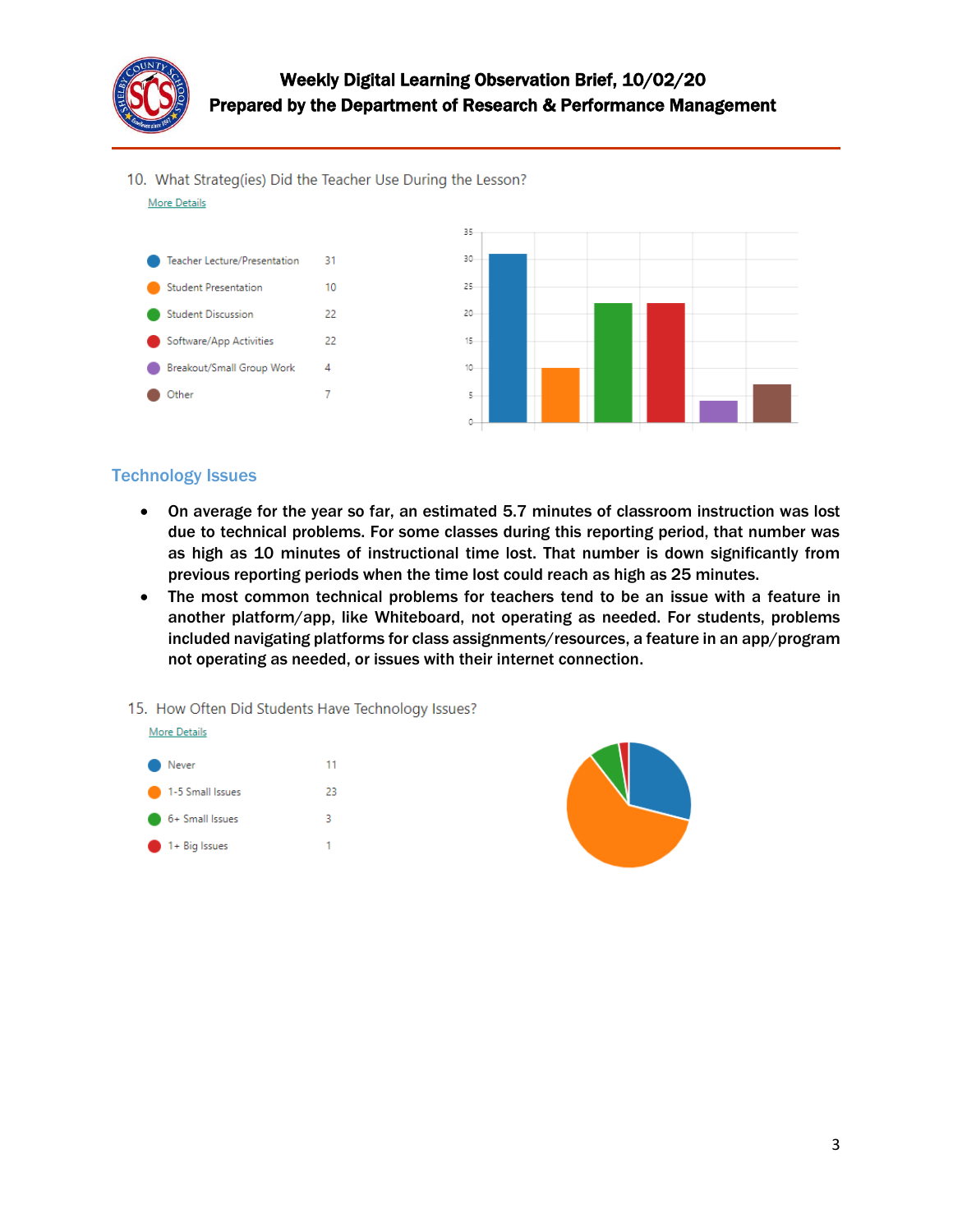

# Weekly Digital Learning Observation Brief, 10/02/20 Prepared by the Department of Research & Performance Management

17. What Issues Did Students Have?



## Student Engagement

- Students continue to be engaged with the classroom instruction for the most part, with teachers primarily utilizing large group discussion and app/learning platform activities. However, the use of independent work and breakouts/small groups saw increased use from previous weeks.
- $\bullet$  In terms of rating overall engagement with 1 = Students Were Extremely Passive or Off Task and 5 = Students Almost Always Actively Participated, our average was 3.3 this week, down from 4.6 the previous week. For all classrooms observed, the rating is 4.1.
- 19. About What % of Students Used Their Camera At Some Point?





20. About What % of Students Engaged in Verbal Discussion At Some Point?



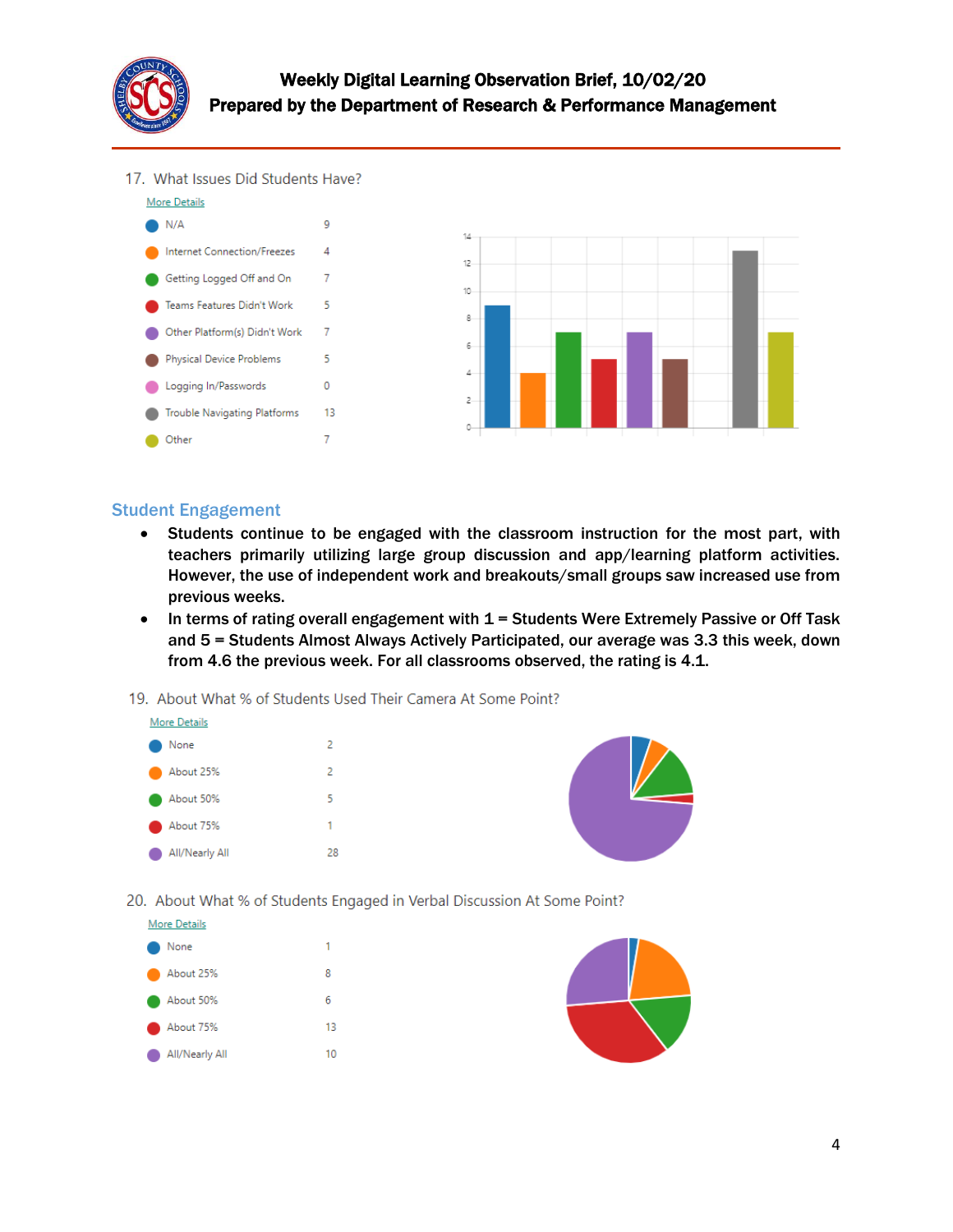

# Weekly Digital Learning Observation Brief, 10/02/20 Prepared by the Department of Research & Performance Management

23. What Engagement Strateg(ies) Did the Teacher Use?



#### Observation Notes

- It became more difficult to gauge true student engagement in some classes in recent weeks. More classrooms appear to be making cameras optional for students, especially at the middle and high school levels. Moreover, with teachers increasing the amount of time going over content and with the large-group lecture approach discussed in our Best Practices section, we saw more lessons that made it difficult to observe active engagement for all students by design.
- The high school classrooms we observed had the largest extremes between very active student engagement and very little engagement. There may be more to learn in this grade band about how some teachers establish strong norms and encourage participation during the first part of the year.

#### Digital Citizenship

**More Details** 

- 62.5% of the classrooms had disruptions about 1-3 times during the reporting period and mainly involved adult/house noise coming through on their microphone. Teachers almost always addressed these disruptions by muting the students or verbally redirecting them. Unlike previous reporting periods, no classrooms observed this week had disruptions occurring at a frequency higher than 1-3.
- 25. How Often Did Students Disrupt Instruction Intentionally or Unintentionally?